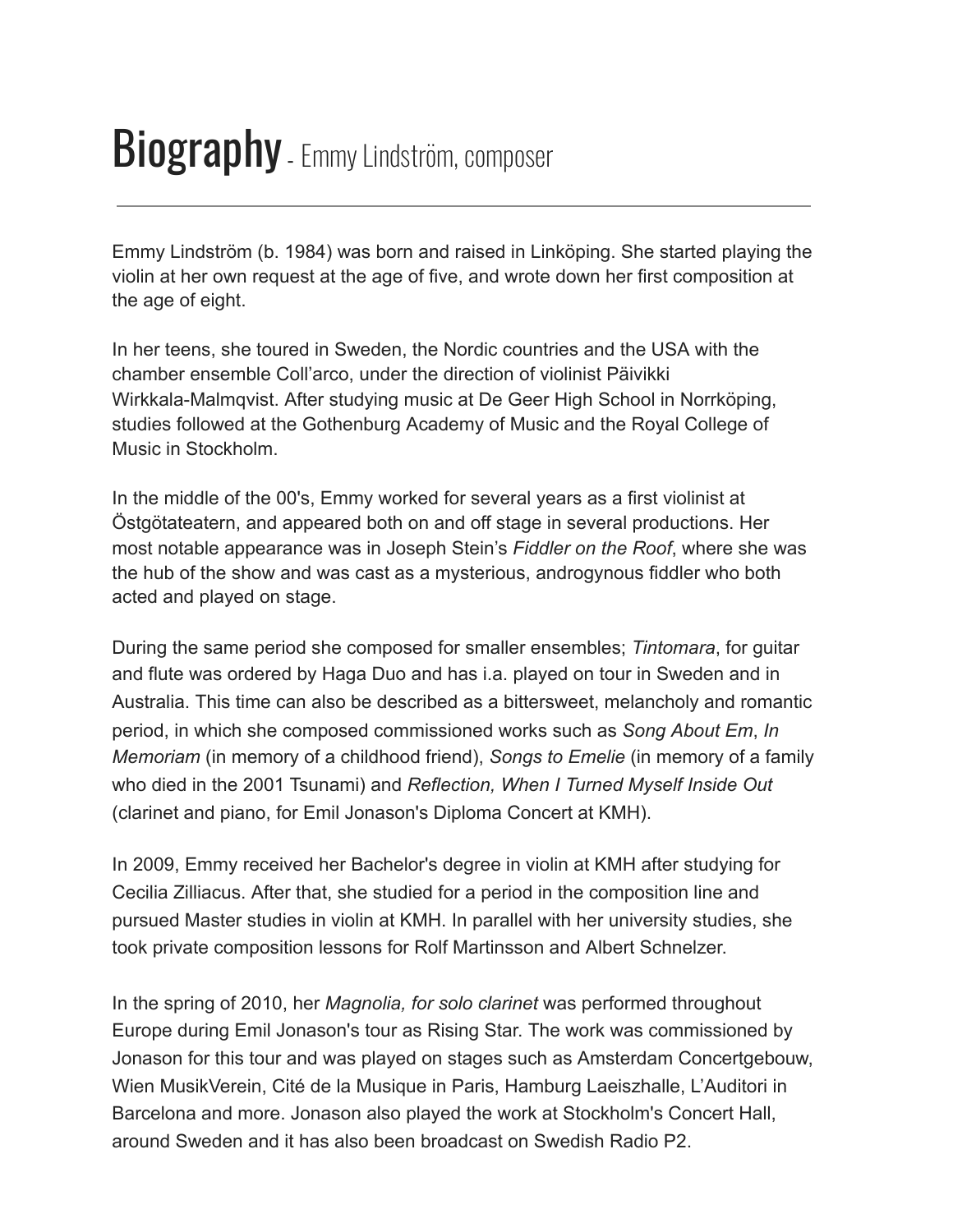In season of 2017/18, Lindström's newly composed clarinet concerto *At the Hills of Hampstead Heath* was commissioned and performed around Sweden by four orchestras. The work became very popular, and was broadcast several times in SR P2. For the work, she was also nominated for the *Music Publishers' Award Large Ensemble* in the autumn of 2018. The work was the starting shot for her brilliant career as a composer of high rank in Sweden.

The following season was Lindström *Composer in Residence* with Helsingborg Symphony Orchestra. With the 21-movement work *The Lost Clown*, which was played divided over the year, she was represented as a composer at virtually every production during the season. The work is a reflection of Arnold Schönberg's *Pierrot Lunaire* and was performed in its entirety during September 2019. The concert was also recorded by Swedish Radio P2.

In the summer of 2019, *At the Hills of Hampstead* won the international competition Kaleidoscope International Vocal and Instrumental Competition in Los Angeles, USA. Out of over 1.600 competitors, the work with Emil Jonason was selected for the finals, from which he emerged victorious. Emmy's work was the only contemporary work in the final.

In the spring of 2020, *Barn av Ros and Förgätmigej* for soprano, tenor, children's choir and orchestra, was premiered b\ Norrlandsoperan. The work revolves around texts from Rose Lagercrantz's book "If you still exist" and the work is composed in reference to the United Nation's *Convention on the Rights of the Child* becoming incorporated in Swedish law the same year.

At the time of writing, Emmy has commissions from the *Gothenburg Symphony Orchestra, the Swedish Radio Symphony Orchestra, Ostgötamusiken in Linköping* and the *Folkoperan* in Stockholm. The latter has commissioned a full-scale Opera based on the book "The Gospel of the Eels" by Patrik Svensson. The premiere is scheduled for spring 2022.

Emmy's music has been praised in the press and described as emotional and moving, but also with humorous elements in a fine balancing act. With a broad musical background and roots in the Swedish choral tradition, classical music, jazz / folk / show / musical, she often surprises with new approaches in her music. She often writes music based on writing, her own or existing ones such as Shakespeare, Lagercrantz, Lantz and others.